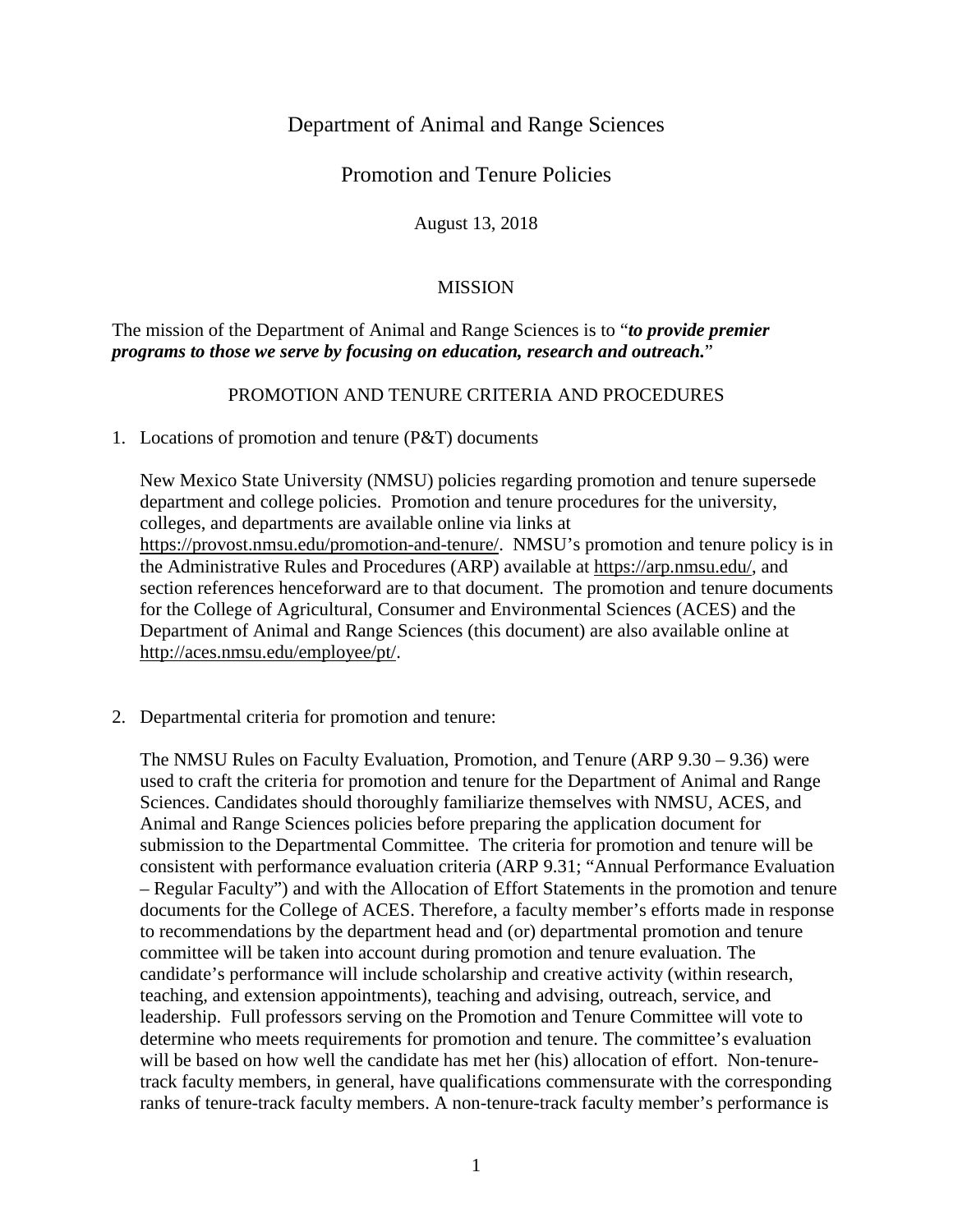evaluated annually using the same evaluation process as outlined for tenure-track faculty members regarding promotion through the college ranks.

The tenure process is conducted simultaneously with the promotion from assistant to associate professor. Associate professors are expected to have a thorough command of the subject matter of some segment of discipline, in addition to a comprehension of the whole. They must demonstrate competence, continuous progress, and maturity of a large academic field. They should demonstrate high quality teaching and scholarship and creative activity.

Promotion from associate to full professor is not automatic. A full professor must establish disciplinary, intellectual, and institutional leadership. The full professor demonstrates command and a mature view of the disciplinary field as evidenced by teaching and advising (or similar experience), scholarship and creative activity, service, extension, outreach, and leadership.

Criteria used in the promotion and tenure process may include:

- a) **Teaching.** Depending on allocation of effort, evaluation of teaching activities may include:
	- i) Teaching Effectiveness The candidate will provide evidence of teaching proficiency, to include both student and peer evaluations. The candidate should make positive contributions toward curriculum development and course content. Evaluation will be in accordance with the allocation of effort statement.
	- ii) Teaching Scholarship Evidence of teaching scholarship may include books and manuals, educational magazines, handbook or workbooks, invited panels, review teams or task forces, other publications (such as abstracts), presentations (local, regional, national), refereed journal articles, and web-based educational materials. Potential areas of teaching scholarship are comparing and contrasting various methods for delivery of instruction; creating, revising, and(or) testing assessment tools, developing new educational strategies, developing and testing educational materials, educational consulting, and testing a teaching model.
- b) **Advising.** The department of Animal and Range Sciences recognizes advising as a vital role of faculty. Quantity and quality of faculty advising may include input from students, peers, and administrators. Evaluation will be in accordance with the allocation of effort statement.
- c) **Extension.** Faculty with a split appointment in Extension will meet the criteria for promotion and tenure developed by their Extension departments, in addition to the criteria in Animal and Range Sciences. Their overall evaluation will consider the percent appointment in each department and the allocation of effort statement.
- d) **Research.** The candidate will demonstrate the ability to develop a nationally and internationally recognized research program. Evaluation will be in accordance with the allocation of effort statement. Evidence of creative activity in research will be demonstrated through independent and collaborative work regarding the following: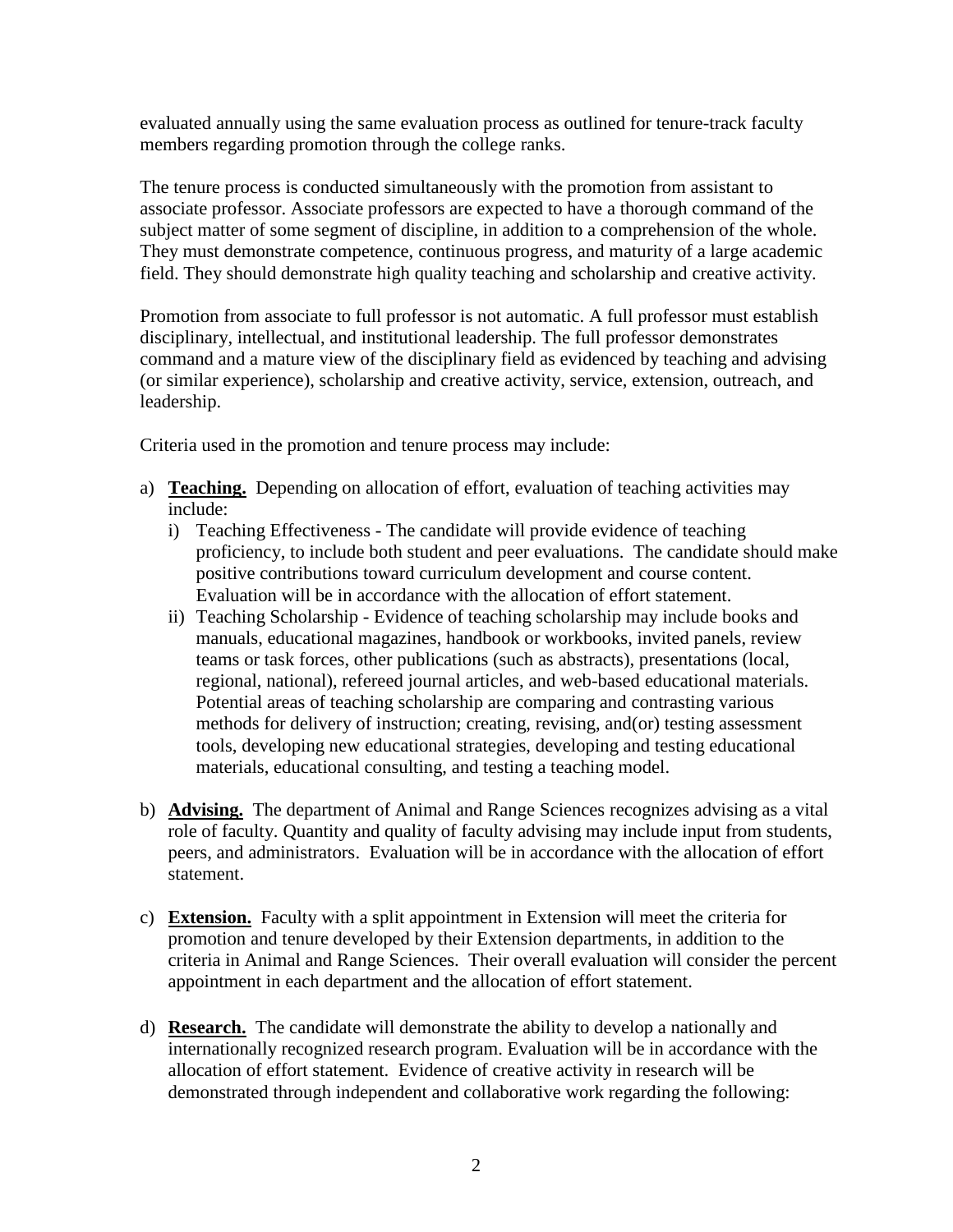- i) Grantsmanship. Demonstrated efforts to attain extramural funding.
- ii) Publication of Research. Demonstrated publication of original work and useful results from research conducted at NMSU in peer-reviewed journals. No specific number of publications is required. Quantity of publications will be judged in relation to the publication quality. Quality of publication will be judged based on originality, innovation, and usefulness to a discipline and industry.
- iii) Other Research Communication. Demonstrated participation in professional meetings (publication of abstracts, proceedings, etc.), and participation in local and regional meetings.
- iv) Research Reputation. Demonstrated reputation among University (departmental and college) peers, professional (state, regional, national, international) peers, and representatives of industries, agencies, public, and private. Examples include serving as referee for scientific journals and conferences, serving on editorial and review boards, grant review panels, receipt of awards, citation of work, invited participation in meetings, etc.
- v) Research Activity with Students. Evidence of successful research training for undergraduate and graduate students. Examples include graduate student thesis and dissertations defended, joint publications with students, and participation in established student training programs.
- vi) Documentation of Research Scholarship and Creative Activities. Candidates for promotion and tenure should provide a list of research areas, titles, and sources of funding, nature and scope of research areas (including responsibility in the projects, scientific leadership roles, administrative leadership roles). Research products and creative achievements include a list of publications grouped by type (candidate should have a copy of each publication in their documentation file). Activities demonstrating research scholarship and creative activities include:
	- Books
	- Book chapters
	- Experiment Station publications
	- Extension circulars
	- Intellectual property
	- Juried exhibitions
	- Other publications such as published abstracts
	- Proceedings
	- Popular or trade publications
	- Refereed journal articles
	- Review articles
	- Technical reports
	- Papers and (or) posters at scientific meetings (indicate if invited)
	- Presentations, other than those listed above, related to research
	- Invited grant review panels, task forces, etc.
	- Honors, awards, or other recognition of excellence in research
	- Supervision of research facilities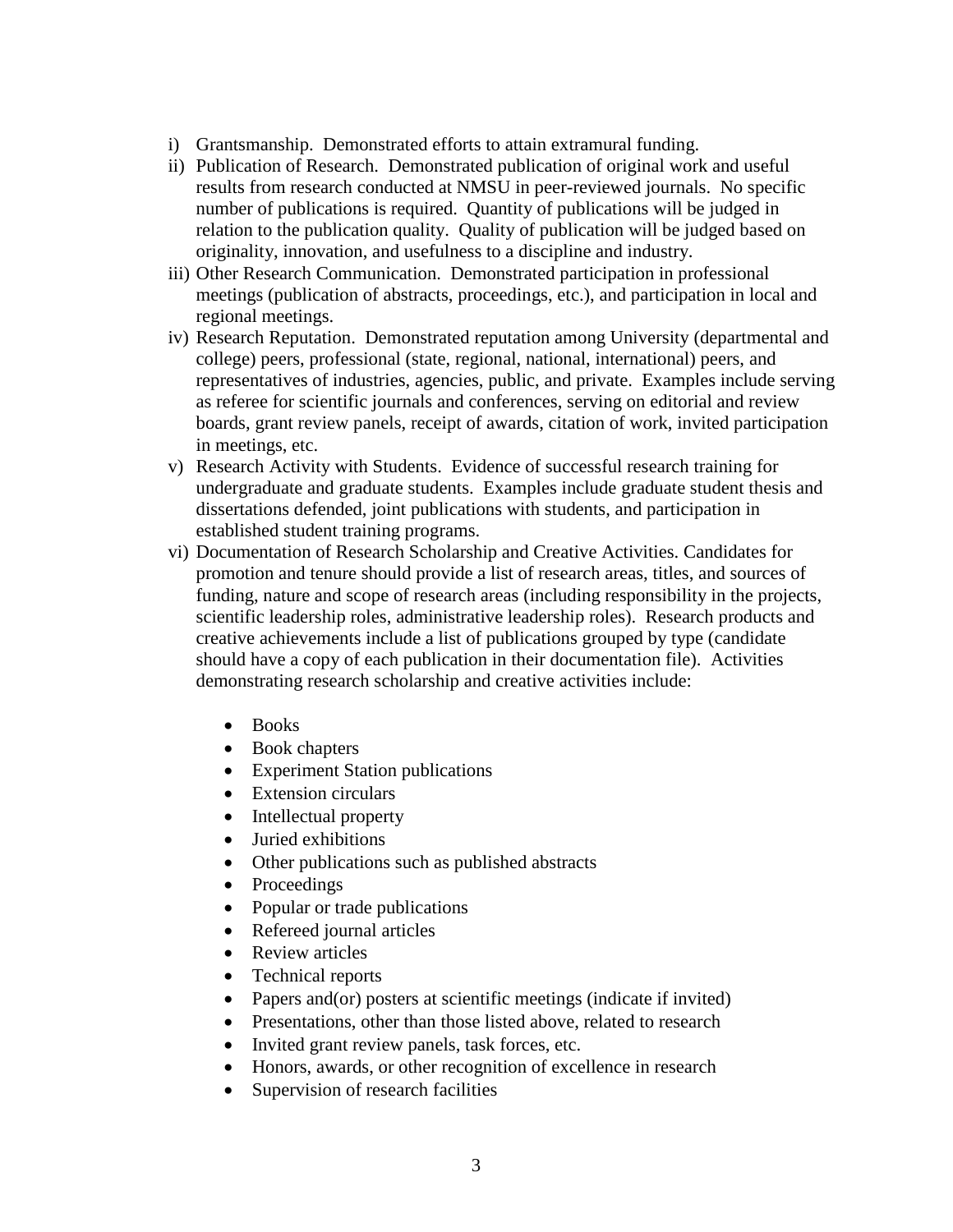- e) **Outreach.** Faculty will be active in outreach efforts that are consistent with their allocation of effort statements. Outreach efforts may include student recruitment, presentations at field days and to school groups, technology transfer, and serving on advisory boards, among many others. Evaluation will be in accordance with the allocation of effort statement.
- f) **Service.** Service is expected of all faculty. Service may be to students (prospective and enrolled), the institution (department, college, university), government agencies (local, state, national, and international), professional organizations, industry, stakeholders, or the community. Examples of service include serving on committees, contributing to the formulation of academic and administrative policies/programs, participating in department activities such as review of self-study documents, student recruitment and retention, working with industry to secure internships, generating positive publicity, work on the graduate council and faculty senate, holding positions in professional associations, appointment to government agencies or boards, assistance to producer and trade organizations, involvement in civic organizations, and participation in community projects.
- g) **Leadership.** Faculty will demonstrate that they have 1) made a contribution to the mission of the college or university and to the faculty member's profession; 2) participated in the distribution of responsibility among the members of a group; 3) empowered and mentored group members; and 4) aided the group's decision-making process. Evaluation will be in accordance with the allocation of effort statement.
- 3. The candidate may temporarily suspend the promotion and tenure time process in accordance with the procedures provided in ARP 9.35, by informing in writing the department head and obtaining the written approval of the Dean and Provost.
- 4. All records and committee procedures will be kept confidential. Records and reports of proceedings will be kept by the department head or promotion and tenure committee chair, to be shared only with other members of the promotion and tenure committee.
- 5. Every three years the department promotion and tenure committee will review and update as needed the written promotion and tenure policies and procedures of the department.
- 6. If the NMSU Rules on Faculty Evaluation, Promotion, and Tenure (ARP 9.30 9.36) should change during a faculty member's pre-tenure or pre-promotion period, the faculty member may choose one of the policies for evaluation purposes. The faculty member will indicate in writing to the department head the preferred criteria by which to be evaluated.
- 7. Each faculty member not at the rank of associate or full professor will submit annually a promotion/tenure review packet (portfolio) to the department promotion and tenure committee. The portfolio will be prepared in accordance with ARP 9.35 (Portfolio Preparation by Candidate") and will be reviewed by the department promotion and tenure committee and the department head, who will give feedback and recommendations to the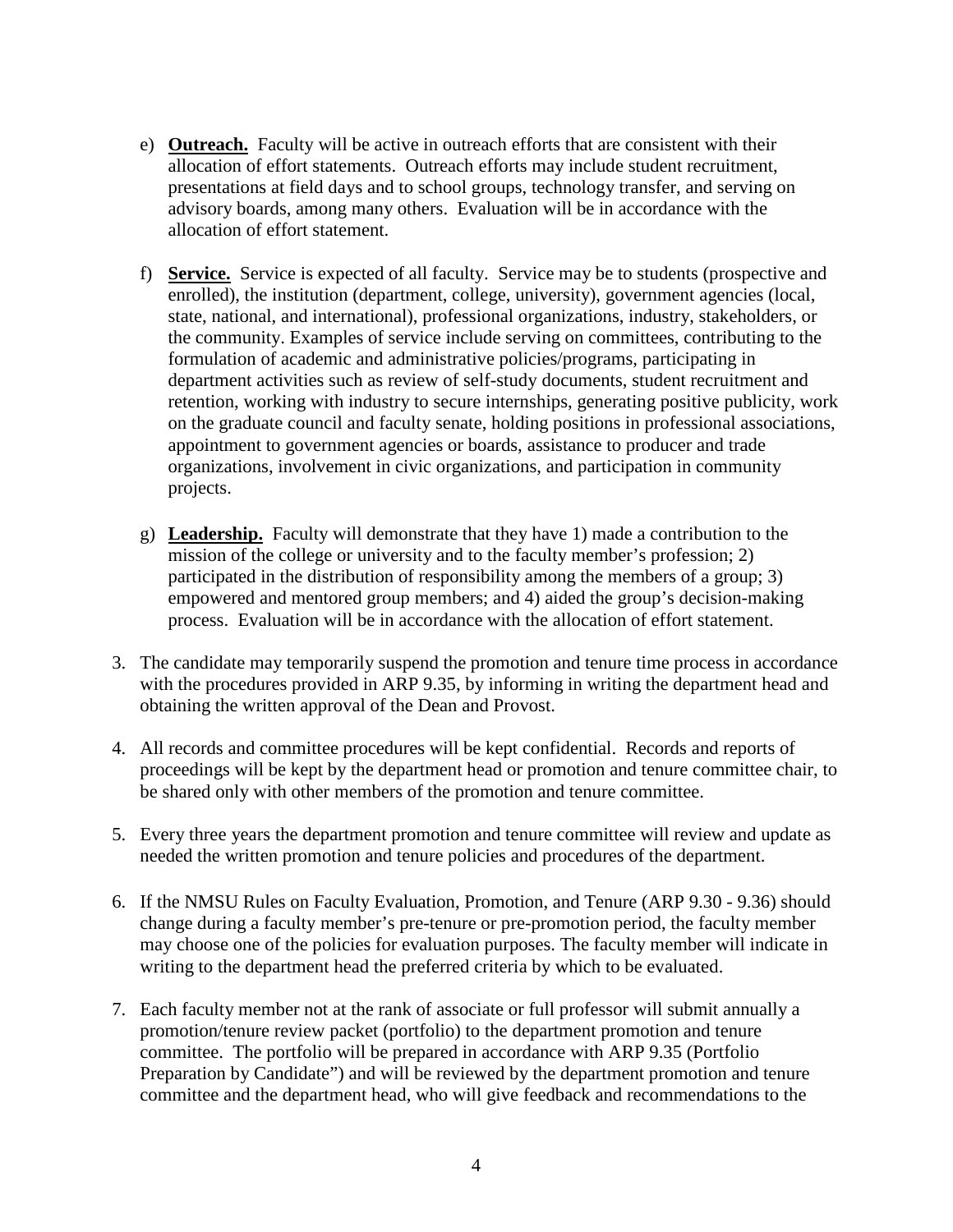faculty member. Associate professors have the option to have their portfolio evaluated by the department promotion and tenure committee annually prior to applying for full professor. In addition, tenure track faculty members may request a formal mid-probationary review in accordance with the ACES criteria for promotion and tenure.

- 8. The department promotion and tenure committee will be composed and function as follows:
	- a) All full professors in the department will be eligible to serve on the committee.
	- b) The department committee must consist of a minimum of three members. If there are inadequate eligible members from the department, full professors outside the department but within the college of ACES may be invited by the department head to serve on a temporary basis.
	- c) There are no term limits for committee membership.
	- d) The committee will refer to the NMSU Rules on Faculty Evaluation, Promotion and Tenure (ARP 9.30 - 9.36) regarding structure and function.
	- e) In the case of a candidate with a split appointment among departments, all promotion and tenure committees from departments in which the candidate shares appointment must review the candidate's portfolio.
		- The candidate will follow the guidelines of the primary principal unit (that with the greatest percentage of the appointment) regarding the format used in preparation of the portfolio.
		- The recommendation of each principal unit promotion and tenure committee will be shared only with that unit's principal unit administrator and the college promotion and tenure committee.
	- f) The department head may meet with the promotion and tenure committee to discuss procedural matters. Prior to deliberations, the committee chair will review with the committee the matter of conflict of interest.
	- g) The deliberations and voting of the promotion and tenure committee will be conducted in closed session only among committee members. It is important that all committee members participate in the process. If a committee member is unable to attend the meeting at which deliberations will be held, the chair will arrange telephone or electronic means by which the member can participate.
	- h) After deliberations are complete, the chair of the promotion and tenure committee will provide a ballot to each member. Members will complete the secret ballot, place it in a sealed envelope, and deposit it in a ballot box located in the departmental office. The committee will submit a letter to the department head summarizing its recommendations and giving the numerical vote count on each candidate. This letter must reflect the majority view and contain specific commendations, concerns, and recommendations addressing the department's criteria in each of the areas required for promotion and tenure. If the recommendation is not unanimous, then the letter will also contain the opinions of the dissenting members.
	- i) All records and deliberations of the promotion and tenure committee are strictly confidential. All materials will be maintained in the Department Head's office and will be logged in and out by committee members during the deliberation process.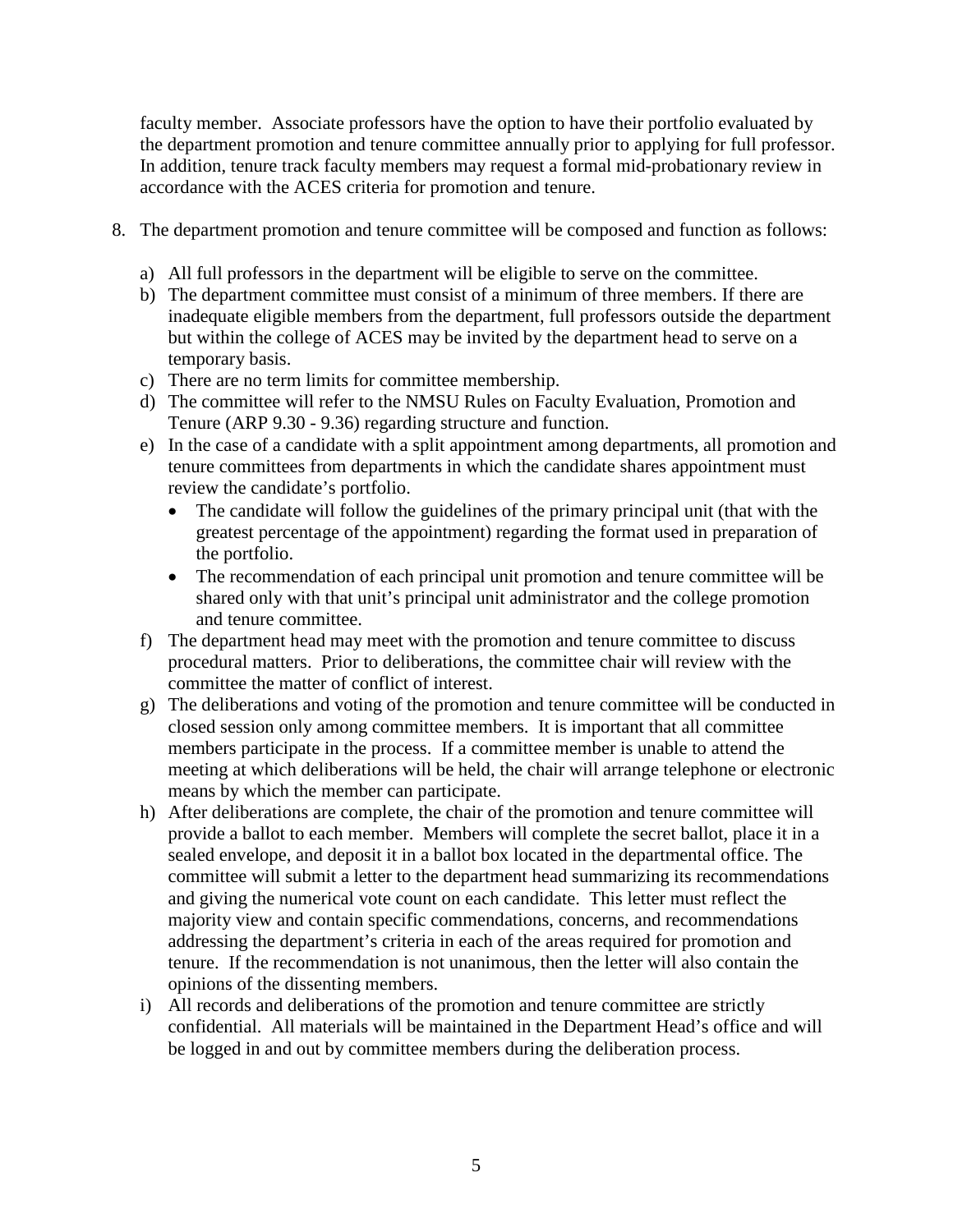- 9. The Department Head will personally inform each candidate in writing of the committee's recommendations and numerical vote count, and also give the candidate a copy of the department head's letter that will go in the portfolio.
- 10. The candidate may withdraw from further consideration in accordance with ARP 9.25 Part 6.
- 11. The candidate's portfolio will be prepared in accordance with ARP 9.35 Part 6 ("Portfolio Preparation"), and will follow the curriculum vitae format outlined in Appendix 6 of the College of ACES criteria for promotion and tenure document.
- 12. The department promotion and tenure committee will recommend sample portfolios to be made available to candidates, with written permission of the authors of the portfolios. They will be kept in the department head's office.
- 13. After the deadline for the submission of portfolios, a candidate may change, add, or delete materials from the portfolio only with permission of the department head.
- 14. The documentation file of the portfolio will be stored in the department head's office.
- 15. Evaluators may request additional information through the department head. All such requests must be made in writing and transmitted to the candidate. External evaluators may request additional information prior to the review deadline established by the department head. Members of the department promotion and tenure committee may request additional materials at any time before the committee vote.
- 16. The candidate may review all items included in the portfolio assembled prior to the review by appropriate committees, administrators, and (or) external reviewers.
- 17. External letters of recommendation will be solicited by the department head, as follows:
	- a) The candidate will supply the department head with possible reviewers, and together they will select at least six from whom to solicit letters of recommendation.
	- b) The group of selected external reviewers should be diverse and include experts in the areas of the candidate's allocation of effort. Reviewers who hold tenured positions should be at or above the rank sought by the candidate, and reviewers with real or perceived conflict of interest must be avoided (see ARP 3.00 – 3.13).
	- c) The department head's solicitation letter to external reviewers must include the following according to ARP 9.34: i) a request for the reviewer's letter to include a brief statement regarding their qualifications to serve as reviewer, ii) a request that the reviewer indicate her (his) professional relationship with candidate, iii) a notice that the candidate will be allowed to read the reviewer's assessment letter, and iv) a notice that third parties in the investigation into a promotion and tenure decision may read the reviewer's assessment letter.
	- d) The department head will provide external reviewers with a copy of the candidate's curriculum vitae and departmental criteria for tenure and promotion.